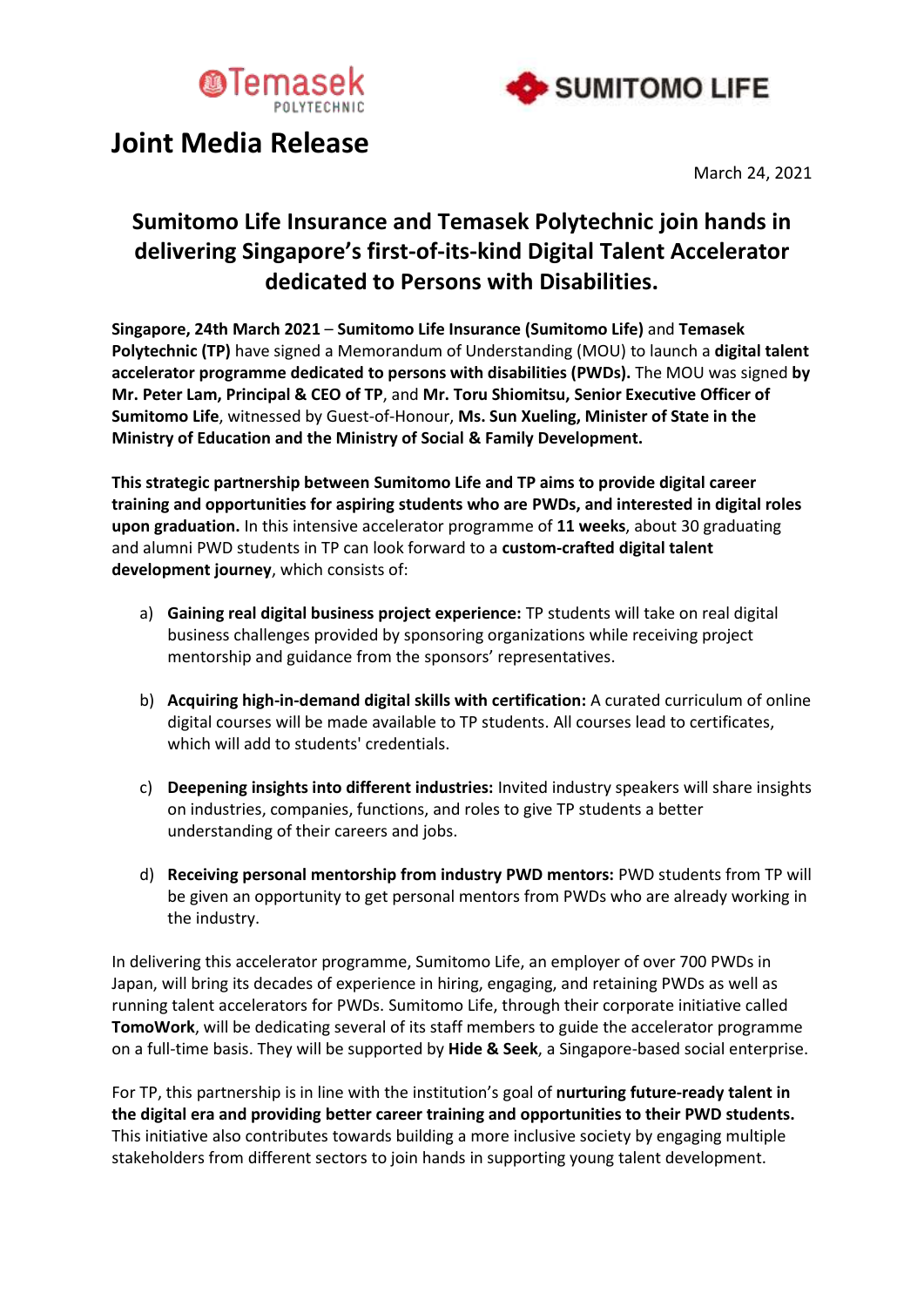



**Mr. Toru Shiomitsu, Senior Executive Officer of Sumitomo Life Insurance**, said: *"Co-existence, co-prosperity and mutual support have always been an integral management policy at Sumitomo Life, since its establishment in 1907. We are delighted to contribute to Singapore's society and PWD community through our partnership with Temasek Polytechnic. We hope this programme will ignite many young PWDs to actively pursue successful digital careers ahead of them."*

**Mr. Peter Lam, Principal & CEO of Temasek Polytechnic**, said: *"This collaboration with Sumitomo Life is an important initiative for TP as we are constantly exploring partnership opportunities that will provide meaningful workplace training opportunities for our PWD students and better prepare them for work and life. Through this partnership, our PWD students can look forward to taking up digital skills courses which are designed specifically for them, undergoing personal career coaching, interacting with industry experts and professionals, and working in teams on digital business challenges from corporate partners. These experiences will help our students better understand their talents and abilities, and be more confident in securing suitable employment upon graduation."*

## **Industry Partners**

To deliver a collective impact, the industry partners play a critical role in this collaboration. Leading organizations such as **Bloomberg, Certis, Insights** and **Wildlife Reserves Singapore**, as well as **YMCA of Singapore**, will provide real digital business challenges for the participants. To enable the acquisition of digital and other relevant skills to successfully complete the projects, **Bloomberg, Facebook, Microsoft** and **Tableau** are giving participants access to their proprietary online learning content which leads to certifications, while **Google, LinkedIn, NTT DATA SINGAPORE** as well as **Microsoft** will offer mentoring opportunities for the participants. Admitted accelerator participants will be able to achieve more in their personal and professional lives with access to **Microsoft's Enabler program**. The first of its kind, the program by Microsoft brings together partners and non-profits with an aim to remove barriers for a more diverse workforce. The Microsoft Enabler Program will offer job shadowing, internships, mentoring, opportunities in tech jobs and industry required training in cloud and artificial intelligence. This initiative is also supported by **SG Enable** and partners from **Singapore Business Network on DisAbility (SBNoD)** including **Bloomberg, Certis, Microsoft** and **YMCA of Singapore.**

**Mr Jessen Se**, a TP alumnus who graduated with a Diploma in Game Design & Development in 2019, is a very grateful beneficiary of **TomoWork's** connections. Jessen has Spinal Muscular Atrophy Type 2 – a motor neuron disease that causes the loss of motor functions. When looking for a game programmer job upon graduation, there were not many positions open to Jessen in the niche games industry. Thankfully, he found out about TomoWork from a TP lecturer, and went on to do a 2-month contract job with them, working on data visualisation. Subsequently, TomoWork found him employment as a programmer. *"My job is about developing applications for the HoloLens 2, which is a relatively new technology. It feels great to be finally working, and at a pretty cool job as well"*, said a very happy Jessen.

The first run of the **digital talent accelerator programme** runs from **15th March 2021 to 28th May 2021**. The MOU takes immediate effect and will be reviewed after a year for a longer-term collaboration.